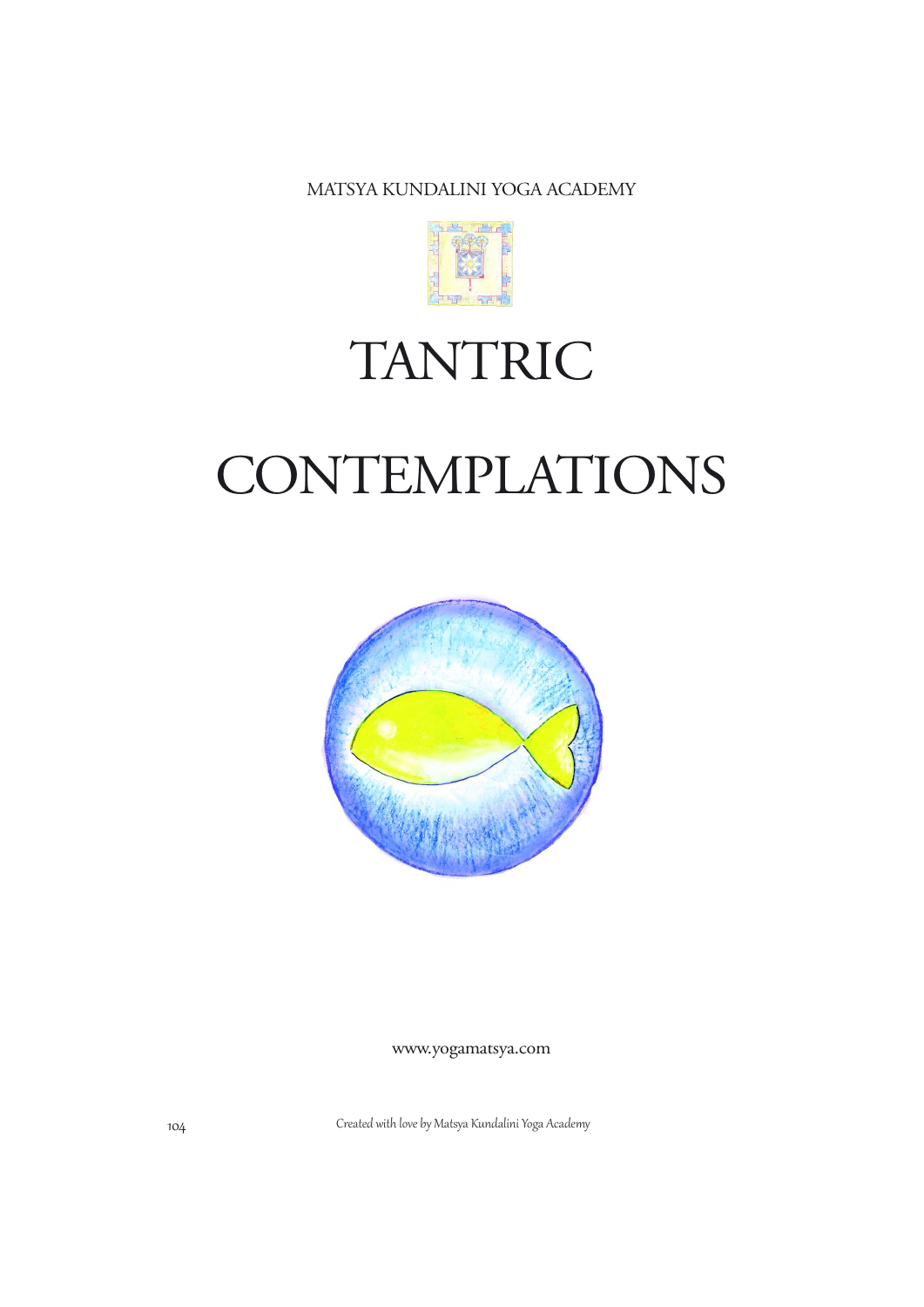### CONTEMPLATIONS



These meditations are all creative contemplations, bhāvanā. They emphasize openness. They are *śuddha vikalpa*, a pure thought. They are a modification of mind but yet they lead to the true self. Behind the image is the true reality, the one state of being.

> $-0$  $\overline{a}$

Imagine that anything that you can perceive is nothing but the consciousness that is perceives. Because without that consciousness it would not be. Therefore anything is just consciousness. This is the nature of all. With firm conviction observe this thought.

 $\frac{1}{1-\frac{1}{1-\frac{1}{1-\frac{1}{1-\frac{1}{1-\frac{1}{1-\frac{1}{1-\frac{1}{1-\frac{1}{1-\frac{1}{1-\frac{1}{1-\frac{1}{1-\frac{1}{1-\frac{1}{1-\frac{1}{1-\frac{1}{1-\frac{1}{1-\frac{1}{1-\frac{1}{1-\frac{1}{1-\frac{1}{1-\frac{1}{1-\frac{1}{1-\frac{1}{1-\frac{1}{1-\frac{1}{1-\frac{1}{1-\frac{1}{1-\frac{1}{1-\frac{1}{1-\frac{1}{1-\frac{1}{1-\frac{1}{1-\frac{1}{1-\frac{1}{1-\frac{1}{1-\frac{1$ 

The total plenitude of the absolute is everywhere and therefore in all beings. Whenever you see anything or anybody, no matter how ordinary that person my be. With firm conviction stabilize your mind in the thought that this person is fully pervaded by the absolute.

 $\frac{1}{1-\frac{1}{1-\frac{1}{1-\frac{1}{1-\frac{1}{1-\frac{1}{1-\frac{1}{1-\frac{1}{1-\frac{1}{1-\frac{1}{1-\frac{1}{1-\frac{1}{1-\frac{1}{1-\frac{1}{1-\frac{1}{1-\frac{1}{1-\frac{1}{1-\frac{1}{1-\frac{1}{1-\frac{1}{1-\frac{1}{1-\frac{1}{1-\frac{1}{1-\frac{1}{1-\frac{1}{1-\frac{1}{1-\frac{1}{1-\frac{1}{1-\frac{1}{1-\frac{1}{1-\frac{1}{1-\frac{1}{1-\frac{1}{1-\frac{1}{1-\frac{1}{1-\frac{1}{1-\frac{1$ 

The whole world or anything that you perceive is just an illusion like a magic show. Firmly stabilize your mind in this thought and simply become happy.

 $\frac{1}{1-\frac{1}{1-\frac{1}{1-\frac{1}{1-\frac{1}{1-\frac{1}{1-\frac{1}{1-\frac{1}{1-\frac{1}{1-\frac{1}{1-\frac{1}{1-\frac{1}{1-\frac{1}{1-\frac{1}{1-\frac{1}{1-\frac{1}{1-\frac{1}{1-\frac{1}{1-\frac{1}{1-\frac{1}{1-\frac{1}{1-\frac{1}{1-\frac{1}{1-\frac{1}{1-\frac{1}{1-\frac{1}{1-\frac{1}{1-\frac{1}{1-\frac{1}{1-\frac{1}{1-\frac{1}{1-\frac{1}{1-\frac{1}{1-\frac{1}{1-\frac{1}{1-\frac{1}{1-\frac{1$ 

Whenever you see another person concentrate on this persons heart with on pointed awareness. This heart is just like the heart of God.

 $\frac{1}{1-\frac{1}{1-\frac{1}{1-\frac{1}{1-\frac{1}{1-\frac{1}{1-\frac{1}{1-\frac{1}{1-\frac{1}{1-\frac{1}{1-\frac{1}{1-\frac{1}{1-\frac{1}{1-\frac{1}{1-\frac{1}{1-\frac{1}{1-\frac{1}{1-\frac{1}{1-\frac{1}{1-\frac{1}{1-\frac{1}{1-\frac{1}{1-\frac{1}{1-\frac{1}{1-\frac{1}{1-\frac{1}{1-\frac{1}{1-\frac{1}{1-\frac{1}{1-\frac{1}{1-\frac{1}{1-\frac{1}{1-\frac{1}{1-\frac{1}{1-\frac{1}{1-\frac{1}{1-\frac{1$ 

Listen with an open ear to your heart. There is a sound there that is just like a rushing river, without beginning or end. Listen to this sound it is your most inner blessing.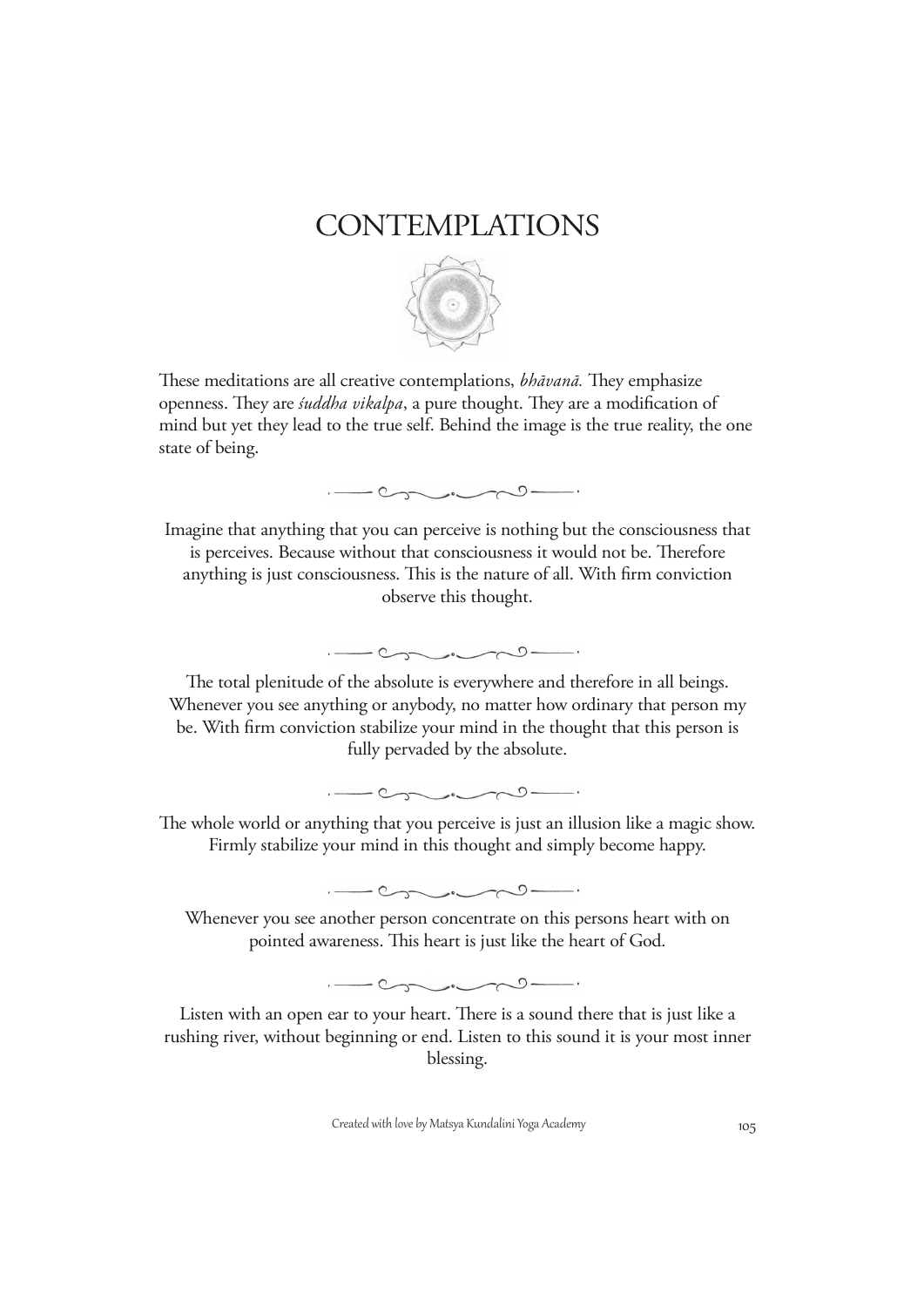

When you sing any mantra or *bija* concentrate on the sound, just when it fades away. When your mind is fully fixed on that sound fading, you can travel with it into the transcendental void.

 $-20$ 

Imagine all around you till the very edge of the universe and beyond, in all directions, above and below, everywhere just space till eternity, focus on this with firm conviction.

 $-20$ 

Imagine the fire of time rising from your feet, step by step consuming everything, from your body, the room, the country, till the whole universe, what remains? Focus on this with firm conviction. It is the truth.

 $\frac{1}{1-\frac{1}{1-\frac{1}{1-\frac{1}{1-\frac{1}{1-\frac{1}{1-\frac{1}{1-\frac{1}{1-\frac{1}{1-\frac{1}{1-\frac{1}{1-\frac{1}{1-\frac{1}{1-\frac{1}{1-\frac{1}{1-\frac{1}{1-\frac{1}{1-\frac{1}{1-\frac{1}{1-\frac{1}{1-\frac{1}{1-\frac{1}{1-\frac{1}{1-\frac{1}{1-\frac{1}{1-\frac{1}{1-\frac{1}{1-\frac{1}{1-\frac{1}{1-\frac{1}{1-\frac{1}{1-\frac{1}{1-\frac{1}{1-\frac{1}{1-\frac{1}{1-\frac{1}{1-\frac{1$ 

Remember the most beautiful scene of love and passion that you ever experienced, imagine these kisses and touch on your skin. Focus on this rising joy with one pointed concentration, till the secret bliss beyond your bliss will make you dissolve.

 $\frac{1}{1-\frac{1}{1-\frac{1}{1-\frac{1}{1-\frac{1}{1-\frac{1}{1-\frac{1}{1-\frac{1}{1-\frac{1}{1-\frac{1}{1-\frac{1}{1-\frac{1}{1-\frac{1}{1-\frac{1}{1-\frac{1}{1-\frac{1}{1-\frac{1}{1-\frac{1}{1-\frac{1}{1-\frac{1}{1-\frac{1}{1-\frac{1}{1-\frac{1}{1-\frac{1}{1-\frac{1}{1-\frac{1}{1-\frac{1}{1-\frac{1}{1-\frac{1}{1-\frac{1}{1-\frac{1}{1-\frac{1}{1-\frac{1}{1-\frac{1}{1-\frac{1}{1-\frac{1}{1-\frac{1$ 

See that space that is your body, see that space that is the world. Visualize that all this space is just pervaded by the bliss of your own self. with clear conviction expand into this bliss.

 $\frac{1}{1-\frac{1}{1-\frac{1}{1-\frac{1}{1-\frac{1}{1-\frac{1}{1-\frac{1}{1-\frac{1}{1-\frac{1}{1-\frac{1}{1-\frac{1}{1-\frac{1}{1-\frac{1}{1-\frac{1}{1-\frac{1}{1-\frac{1}{1-\frac{1}{1-\frac{1}{1-\frac{1}{1-\frac{1}{1-\frac{1}{1-\frac{1}{1-\frac{1}{1-\frac{1}{1-\frac{1}{1-\frac{1}{1-\frac{1}{1-\frac{1}{1-\frac{1}{1-\frac{1}{1-\frac{1}{1-\frac{1}{1-\frac{1}{1-\frac{1}{1-\frac{1}{1-\frac{1}{1-\frac{1$ 

Anyone is fully loved and embraced by at least one person, or at least in one moment in life, and even a person who may appear as the greatest jerk, is still hugged and loved by his own parents. Who can say which degree of love is objectively justified? Who can say that the moment you don't love someone is more important, than the moment you do? Therefore, it should become clear as the day to you, that it is your choice alone that makes a lovable person or not. So take your chance! Allow yourself innocently and strongly to love any person you encounter from the heart. Make your mind that whoever you may see is the most

lovable creature in the world. Focus with all your power on this thought whatever you may do. They deserve it. You will become supremely happy.